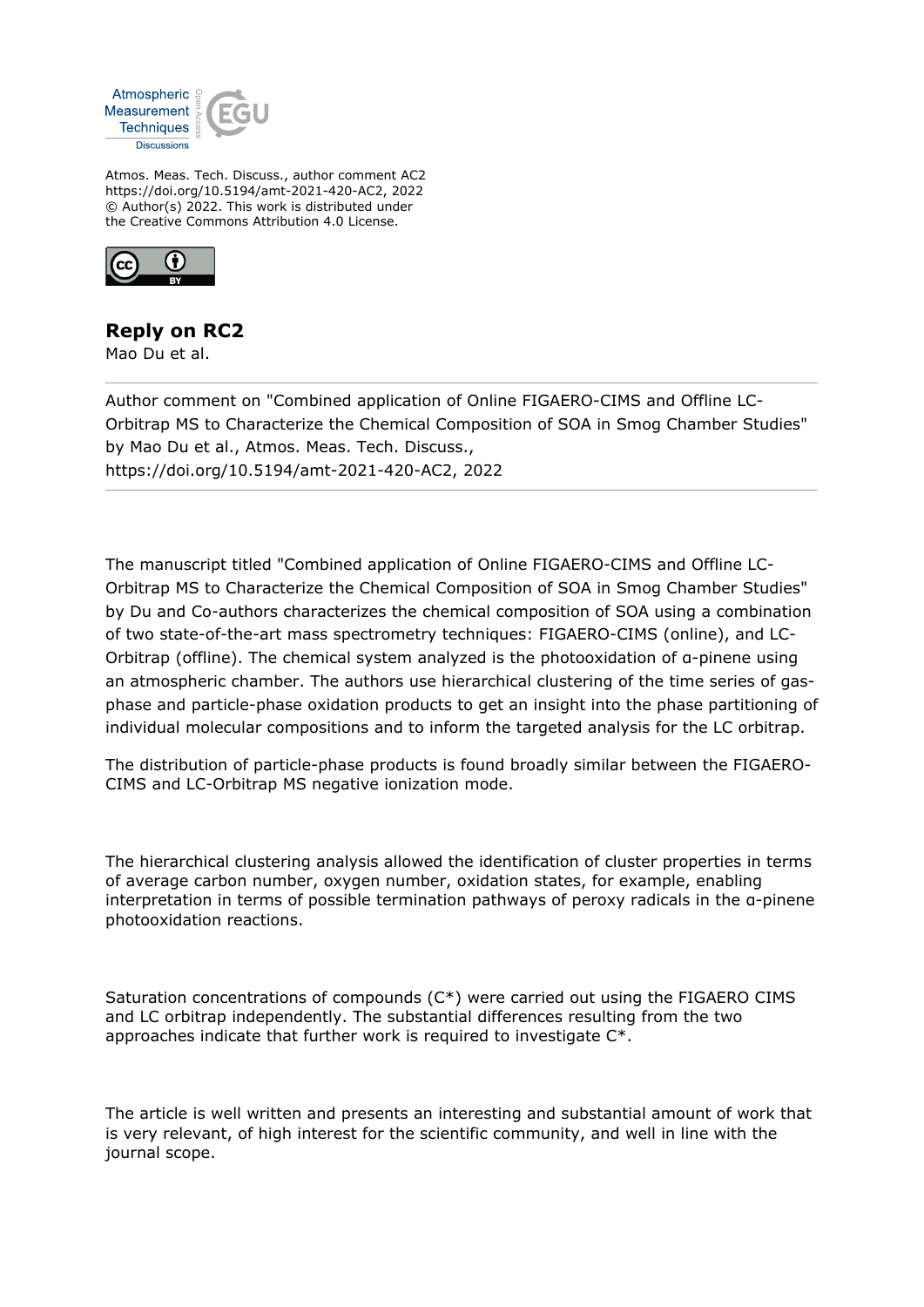I recommend publication after the following minor revisions.

We thank the reviewer for your time and effort to provide comments/suggestions on our work. Your contribution is much appreciated.

Please find the following replies to each one of the comments/suggestions. For clarity, we kept the reviewer's comment in black. Our answers were marked in deep blue and changes to the manuscript were in deep blue and Italic. Line numbers in the responses refer to the revised manuscript.

Line 161: "The … 80C". "relativity" should be "relative" and it should be in the past tense, not future.

It has been changed into 'relative'. The tense has been changed to the past. The sentence is shown here for your convenience.

'*The relative humidity in the chamber was adjusted by the custom-built humidifier which comprises a 50L tank fed with ultra-pure water (resistivity ≥18.2 MΩ-cm), generating water vapour using an immersion heater that heats the water to ~80°C.*'

Line 183: "the filters … contaminants". It would be good to add a sentence about how (or

if?) this process was quantified as well some more information about the loading of the filters.

The following sentence was added in the L194-196th in the manuscript.*'The chemical composition of filters was characterized and expressed as peak area through the offline LC-MS analysis. The ratio of largest residual contaminant that was removed from the sample by the blank subtraction is 188, indicating the much lower loading of blank filters after the pre-treatment.'*

Line 202: "characterized for 30 mins" this is unclear. I recommend changing/expanding the sentence to better explain what that entails.

we rephrased this sentence. It reads as from Line 209th '*Gas-phase species are sampled via a 0.5 m ¼" I.D. PFA tubing at 1 standard litre per minute (SLM) from the chamber. The gas sampling was performed for 30 mins.*'

Line 210: "The gas-phase data … chamber background". This is unclear. Please change/extend the sentence to explain what the authors mean. The first measurements were used to correct gas-phase data for the background?

Yes, the first measurements were used to correct gas-phase measurement data. In L213th, it was stated that '*the first cycle in the cleaned chamber condition'*. And therefore, the data collected during this period were considered as the chamber background. In order to make it clearer, we adjusted the sequence of the description of gas-phase background correction. It read as: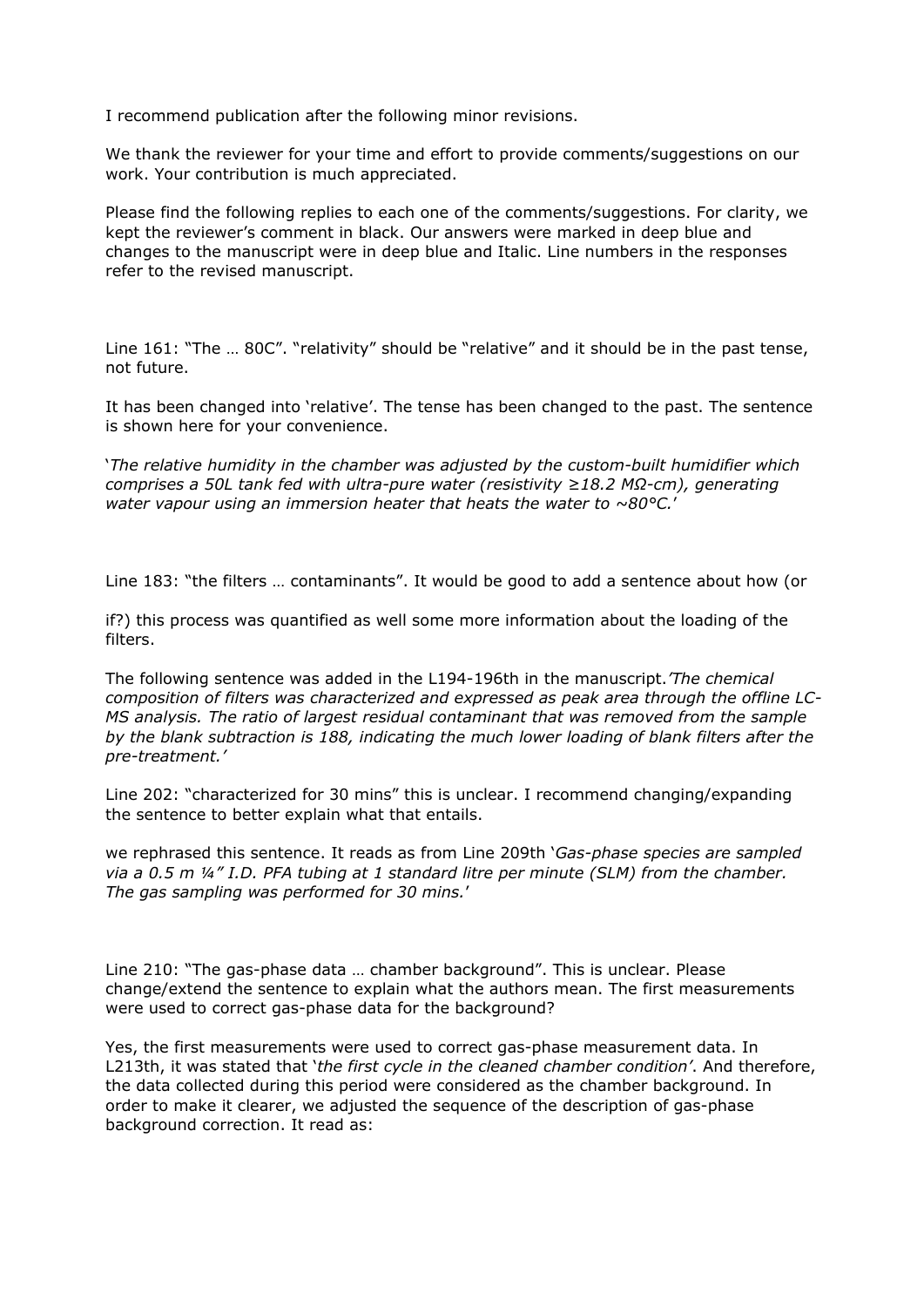'*Six gas phase and particle phase cycles were carried out during each experiment. The sample blanks were collected by two additional gas and particle-phase cycles before the initiation of photooxidation. The first cycle was conducted in the clean chamber condition before injection of reactants. This was followed by the second cycle after all species (VOC, seeds and NOx) had been injected. The gas-phase data collected in the first cycle was employed for the gas-phase "chamber background". The instrument was flushed with ultrahigh purity nitrogen (UHP, 99.999% purity, N2) for 0.2 min every 2 min during each gasphase measurement, which acted as the gas-phase "instrument background". To remove the influence of the seed particles, the particle-phase data collected in the second cycle were used as the particle-phase background correction.'*

Line 453: "5.5 hours into the photochemistry experiment." Please add why 5.5 hours was chosen.

In each experiment, the chamber was irradiated for 6 hours after injection of reactants. It was stated in L210th in section 2.2.1 that there were six gas and particle phases over the experiments (0.5h, 1.5h, 2.5h, 3.5h, 4.5h, 5.5h) for online FIGAERO-CIMS measurements, as shown in Figure 1. It can be seen that the 5.5 hour point was the end of the last cycle of gas-phase measurement and commencement of the final cycle of particle-phase measurements for the online FIGAERO-CIMS measurements. As stated in the manuscript, particles were collected onto the filter in the previous gas-phase measurements, thus the particles analysed started from 5.5 hour and were collected from 5.0 to 5.5 hours. Meanwhile, the filters employed for offline LC-MS analysis were collected from the chamber after 6-hour reactions. In our study, the 5.5 hours is the final cycle for the FIGAERO-CIMS measurements, so it was chosen to compare with the results from the offline analysis. We changed the description as below:

'*Offline filters characterized by LC-Orbitrap MS are shown in Fig 2 from negative and positive ionization mode alongside the last cycle of gas and particle-phase measurements (5.5 hours after lights on ) by the CIMS'*

Figure 1. Gas and particle cycles of FIGAERO-CIMS over the 6 hour experiments.

Line 529-532: "Figure 4a. photoxidation". The sentence is unclear. "increasing over time" seems to be referred to the gas phase. Please rephrase to make sure the reader does not get confused.

It has been changed into: *'Figure 4a shows that the gas-phase products are initially dominated by CHON species at the beginning, with a decreasing trend in relative contribution over time. In Figure 4b, CHO species are shown to dominte in the particle phase, increasing over time in relative contribution, plateauing after 2.5-h into the experiment.'*

Figure S3: the x-axis labels are not legible because are too crowded. Please modify the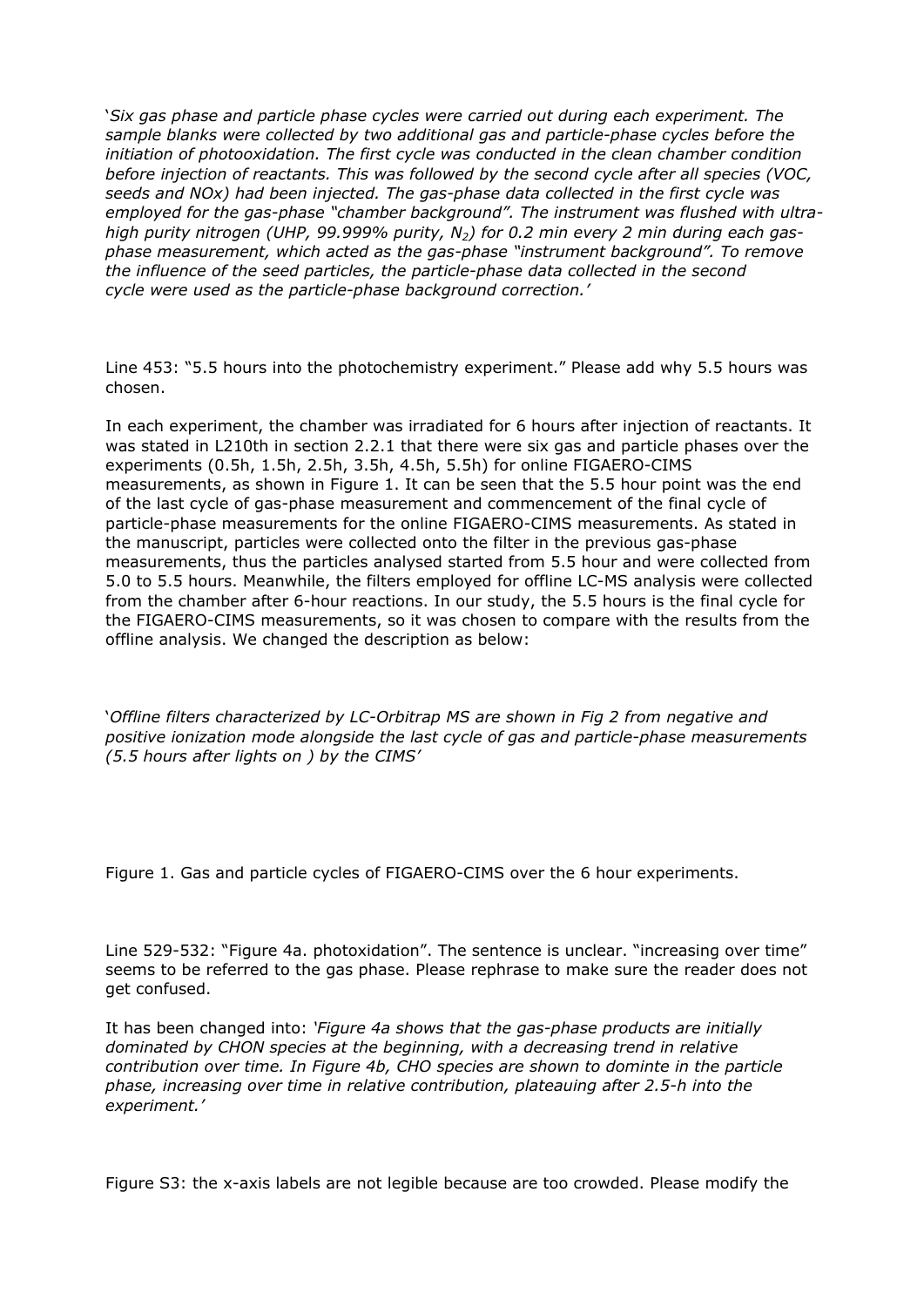graph to make them legible (have only a subset?) or remove them if they are not necessary to understand the graph.

We think it would be better to remove it, as the molecules information of each cluster was included in Table S2-S4.

The figures' sequence in the manuscript and SI was also adjusted.

Line 734: "instrumental sensitivity needs more effort" this sentence is unclear. Do the authors mean that the sensitivity needs to improve?

We thank the reviewer for pointing this out. We agree that this sentence was not clear. The last paragraph has been changed into *'The selectivity and instrumental sensitivity make it impossible to use one instrument to capture all oxidation products, thus it strongly recommends the combination of instruments in order to better explore the evolution of SOA chemical composition. Additionally, future work will report SOA oxidation products and their chemical properties from more complex systems utilizing the analytical approaches from the two instruments, such as the chamber photo-oxidation of anthropogenic VOCs or biogenic and anthropogenic mixtures of VOCs (Voliotis et al., 2022). As this study only assessed a single a-pinene photooxidation system, more work is needed to evaluate how those analytical methods from the two instruments perform with other systems.'*

Figure 5: I recommend adding "Gas-phase" somewhere on the plot.

The 'Gas phase' has been added in Figure 5.

Figure 6: I recommend adding "Particle phase" and "FIGAERO CIMS" somewhere on the plot.

The 'Particle-phase' has been added in Figure 6.

## **Reference:**

Shilling, J. E., Chen, Q., King, S. M., Rosenoern, T., Kroll, J. H., Worsnop, D. R., DeCarlo, P. F., Aiken, A. C., Sueper, D., Jimenez, J. L., and Martin, S. T.: Loading-dependent elemental composition of α-pinene SOA particles, Atmospheric Chemistry and Physics, 9, 771-782, 10.5194/acp-9-771-2009, 2009.

Voliotis, A., Du, M., Wang, Y., Shao, Y., Alfarra, M. R., Bannan, T. J., Hu, D., Pereira, K. L., Hamilton, J. F., Hallquist, M., Mentel, T. F., and McFiggans, G.: Chamber investigation of the formation and transformation of secondary organic aerosol in mixtures of biogenic and anthropogenic volatile organic compounds, Atmospheric Chemistry and Physics Discussions, 10.5194/acp-2021-1080, 2022.